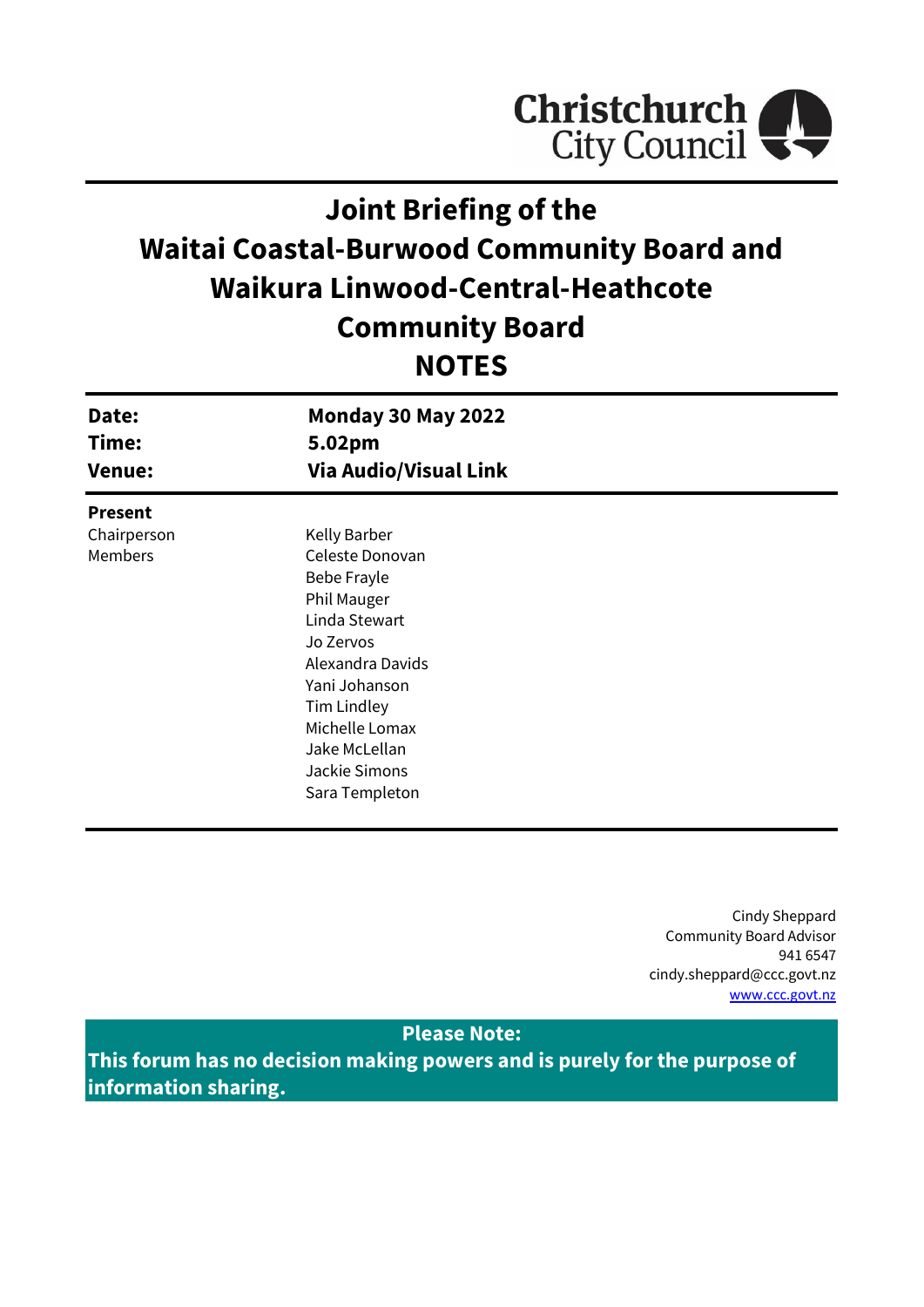

#### **Secretarial Note:**

It is noted that this briefing was held via audio/visual link on the Zoom platform due to the country being under COVID-19 Protection Framework (the Traffic Alert System Orange) on the date the meeting was scheduled. These notes provide a written summary of the briefing proceedings.

The agenda was dealt with in the following order.

## **1. Apologies Ngā Whakapāha**

The Chair called for apologies.

An apology was received from Darrell Latham for absence.

## **2. Christchurch Wastewater Treatment Plant Recovery Update**

Council Officers in attendance provided an update on the most recent and planned actions undertaken for recovery of the Christchurch Wastewater Treatment Plant following the 1 November 2021 fire.

Helen Beaumont provided an overview of the Wastewater treatment plant interim operations and oxidation pond performance.

Michael Croucher provided an overview of the trickling filter media removal.

Nigel Grant provided an overview of the environmental monitoring.

Gary Watson provided an overview of Community Support and highlighted that the Council are working with four community partners to increase access and referrals for support who include, The Loft, Bromley Community Centre, Nga Hau e Wha and He Waka Tapu.

Simon Makker provided an overview on Communications highlighting regular blog updates, weekly e-newsletters and updating the website regularly.

Michael Croucher provided an overview of next steps in relation to meetings and reporting.

Michelle Lomax stated that there were concerns regarding the impact to people's health. Michelle asked what information the organisation has on health impacts and how it should be mitigated. The council officer responded that the Council are meeting weekly with the Medical Officer of Heath. The results are below the international standards of exposure but residents may still experience irritants. If there are concerns, residents should discuss this with their doctor.

Phil Mauger asked if they are putting a concrete pad for the chippers to sit on and what the purpose of this was for. The council officer responded that compactors and chippers will sit on concrete bases to ensure they are secure and potentially to catch any overflow. The contractors are slightly ahead of the scheduled programme and it is possible that filter removal could be undertaken at the end of the week.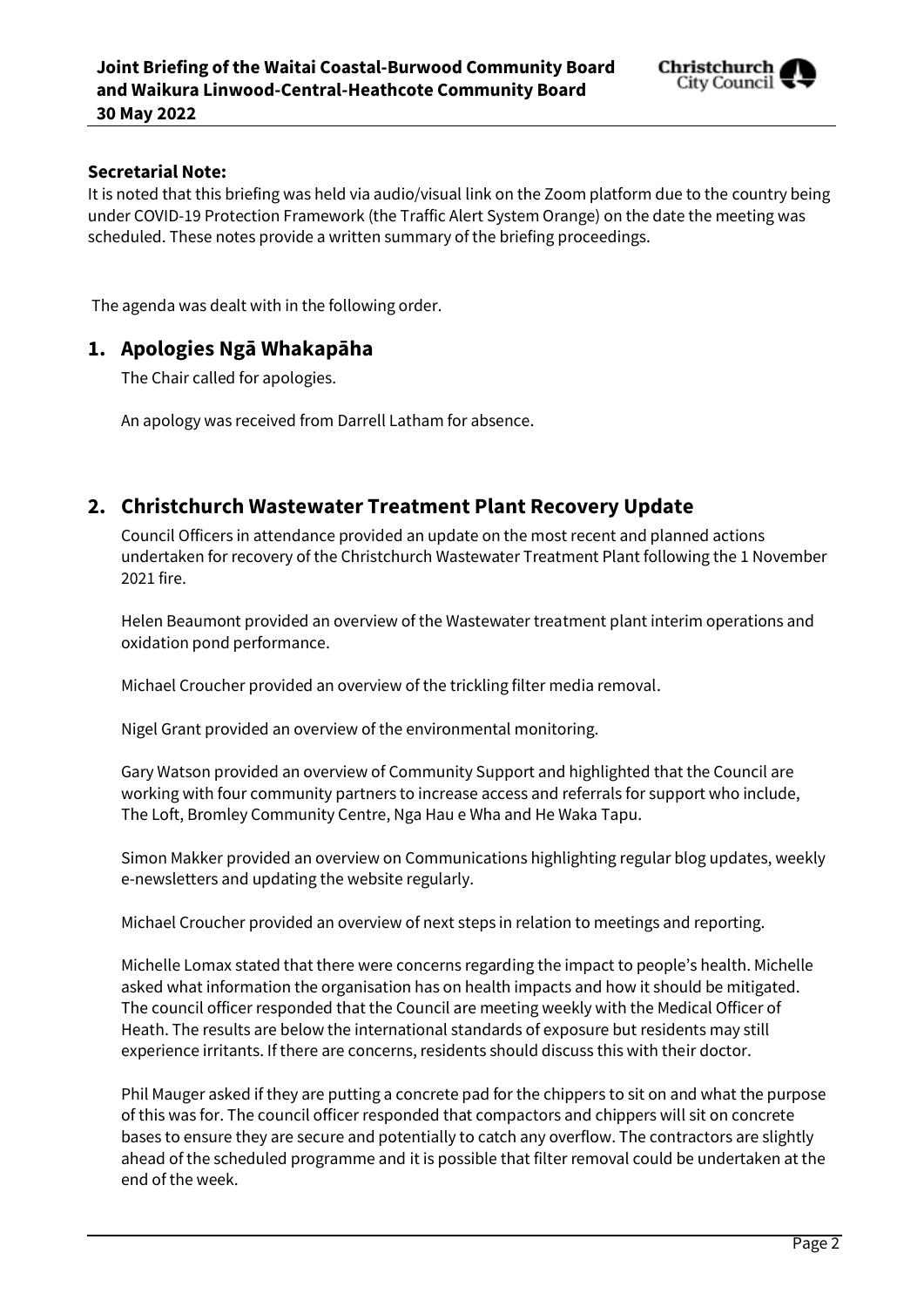Phil Mauger asked if the second ramp would be built before the works on trickle filter one are completed to ensure there is no down time for the removal. The council officer responded that it would take a couple of days to move the equipment to ramp two. There will be a period of time that there will be some overlapping of the work.

Phil Mauger asked if the pumps had left Sweden yet. The council officer responded that they had and that they are currently in Singapore and due to arrive in New Zealand on 1 June 2022.

Celeste Donovan asked if the Community meeting planned in June is being held in Bromley. The council Officer responded that that was correct.

Celeste Donovan asked if there was an option to hold a meeting in South Brighton. The council officer responded that if there was demand for a meeting in South Brighton, it could be looked into. Council officers are also considering putting together a webinar.

Alexandra Davids asked if there had been any more thoughts on a community model as Elected Members and staff are receiving lots of questions from the Community. The council officer responded that this was discussed at a committee meeting. It would be helpful to have a group to work with and will discuss with Alexandra in due course.

Yani Johanson asked if the organisation could provide any additional support to the Hub to deal with the demand. The council officer responded that staffing at the Hubs was not a problem, it was underestimated how many Prezzy cards were required.

Yani Johanson asked if cash or bank transfers could be made. The council officer responded that there are some concerns with cash in relation to money laundering laws. Nga Hau e Wha are set up to do bank transfers and this information is available on the website. The Loft could possibly assist with mall or countdown cards/vouchers if required.

Yani Johanson asked if the Council could make a bulk order of air-purifiers to assist local residents. The council officer responded that there is no budget and or authorisation to do that and the request needs to be researched. Council officers will respond at a later date on this request.

Yani Johanson asked if the works at the Bromley Community Centre had been undertaken and if an air-purifier is on site to make the centre more comfortable. The council officer responded that an assessment of the building has taken place, the oven will be replaced and other maintenance issues will take place as soon as possible.

Michelle Lomax asked when the aeration basin will be fully operational and if we can expect any improvements. The council officer responded that the aeration basin is fully operational, connection to the wastewater flow is expected to be take place next week. It is a biological process that will take a number of weeks in which the Council expect to see gradual improvements to the quality the wastewater and ponds and the potential for odour.

Michelle Lomax asked when the odour monitoring would end. The council officer responded that the monitoring will be reviewed and refined and they are keen to get continuous monitoring technologies in place.

Presentation attached to these minutes. Also refer to Trim 22/703981.